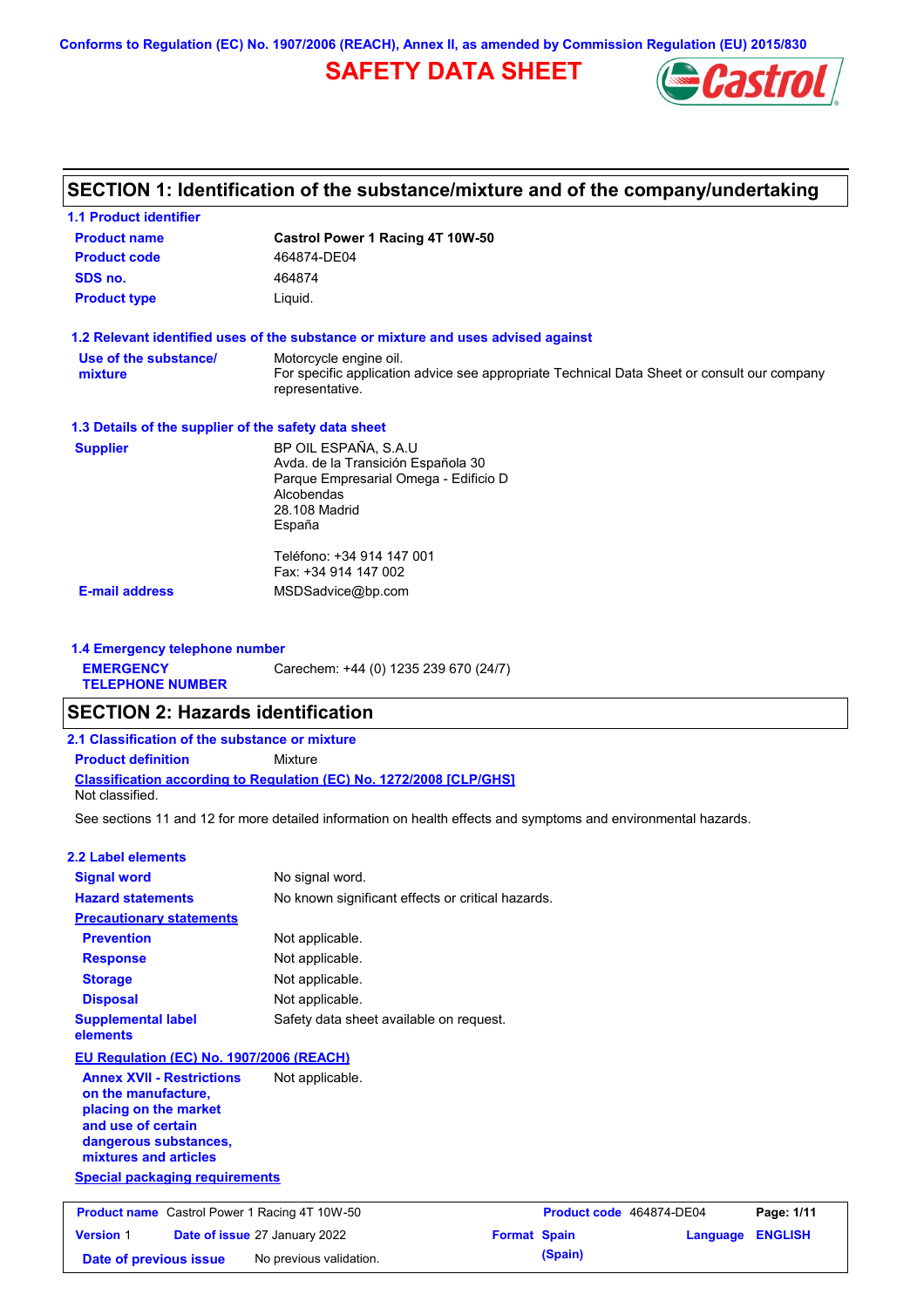## **SECTION 2: Hazards identification**

| <b>Containers to be fitted</b><br>with child-resistant<br>fastenings                                                     | Not applicable.                                                                                                                                                                                                          |  |  |  |
|--------------------------------------------------------------------------------------------------------------------------|--------------------------------------------------------------------------------------------------------------------------------------------------------------------------------------------------------------------------|--|--|--|
| <b>Tactile warning of danger</b>                                                                                         | Not applicable.                                                                                                                                                                                                          |  |  |  |
| 2.3 Other hazards                                                                                                        |                                                                                                                                                                                                                          |  |  |  |
| <b>Results of PBT and vPvB</b><br>assessment                                                                             | Product does not meet the criteria for PBT or vPvB according to Regulation (EC) No. 1907/2006,<br>Annex XIII.                                                                                                            |  |  |  |
| <b>Product meets the criteria</b><br>for PBT or vPvB according<br>to Regulation (EC) No.<br><b>1907/2006, Annex XIII</b> | This mixture does not contain any substances that are assessed to be a PBT or a vPvB.                                                                                                                                    |  |  |  |
| Other hazards which do<br>not result in classification                                                                   | Defatting to the skin.<br>USED ENGINE OILS<br>Used engine oil may contain hazardous components which have the potential to cause skin<br>cancer.<br>See Toxicological Information, section 11 of this Safety Data Sheet. |  |  |  |

### **SECTION 3: Composition/information on ingredients**

**Mixture** 

### **3.2 Mixtures**

### **Product definition**

Highly refined base oil (IP 346 DMSO extract < 3%). Proprietary performance additives.

| <b>Product/ingredient</b><br>name                             | <b>Identifiers</b>                                                                     | $\frac{9}{6}$ | <b>Regulation (EC) No.</b><br>1272/2008 [CLP] | <b>Type</b> |
|---------------------------------------------------------------|----------------------------------------------------------------------------------------|---------------|-----------------------------------------------|-------------|
| Distillates (petroleum), hydrotreated<br>heavy paraffinic     | REACH #: 01-2119484627-25<br>$EC: 265-157-1$<br>CAS: 64742-54-7<br>Index: 649-467-00-8 | ≥75 - ≤90     | Not classified.                               | $[2]$       |
| Distillates (petroleum), solvent-<br>dewaxed heavy paraffinic | REACH #: 01-2119471299-27<br>EC: 265-169-7<br>CAS: 64742-65-0<br>Index: 649-474-00-6   | ≤10           | Not classified.                               | $[2]$       |
| Distillates (petroleum), hydrotreated<br>heavy paraffinic     | REACH #: 01-2119484627-25<br>$EC: 265-157-1$<br>CAS: 64742-54-7<br>Index: 649-467-00-8 | ≤5            | Asp. Tox. 1, H304                             | [1] [2]     |

#### **See Section 16 for the full text of the H statements declared above.**

#### **Type**

[1] Substance classified with a health or environmental hazard

[2] Substance with a workplace exposure limit

[3] Substance meets the criteria for PBT according to Regulation (EC) No. 1907/2006, Annex XIII

[4] Substance meets the criteria for vPvB according to Regulation (EC) No. 1907/2006, Annex XIII

[5] Substance of equivalent concern

[6] Additional disclosure due to company policy

Occupational exposure limits, if available, are listed in Section 8.

### **SECTION 4: First aid measures**

| 4.1 Description of first aid measures |  |
|---------------------------------------|--|
|---------------------------------------|--|

| <b>Eye contact</b>                | In case of contact, immediately flush eyes with plenty of water for at least 15 minutes. Eyelids<br>should be held away from the eyeball to ensure thorough rinsing. Check for and remove any<br>contact lenses. Get medical attention. |
|-----------------------------------|-----------------------------------------------------------------------------------------------------------------------------------------------------------------------------------------------------------------------------------------|
| <b>Skin contact</b>               | Wash skin thoroughly with soap and water or use recognised skin cleanser. Remove<br>contaminated clothing and shoes. Wash clothing before reuse. Clean shoes thoroughly before<br>reuse. Get medical attention if irritation develops.  |
| <b>Inhalation</b>                 | If inhaled, remove to fresh air. Get medical attention if symptoms occur.                                                                                                                                                               |
| <b>Ingestion</b>                  | Do not induce vomiting unless directed to do so by medical personnel. Get medical attention if<br>symptoms occur.                                                                                                                       |
| <b>Protection of first-aiders</b> | No action shall be taken involving any personal risk or without suitable training.                                                                                                                                                      |

### **4.2 Most important symptoms and effects, both acute and delayed**

| <b>Product name</b> Castrol Power 1 Racing 4T 10W-50 |  |                                      | Product code 464874-DE04 |         | Page: 2/11       |  |
|------------------------------------------------------|--|--------------------------------------|--------------------------|---------|------------------|--|
| <b>Version 1</b>                                     |  | <b>Date of issue 27 January 2022</b> | <b>Format Spain</b>      |         | Language ENGLISH |  |
| Date of previous issue                               |  | No previous validation.              |                          | (Spain) |                  |  |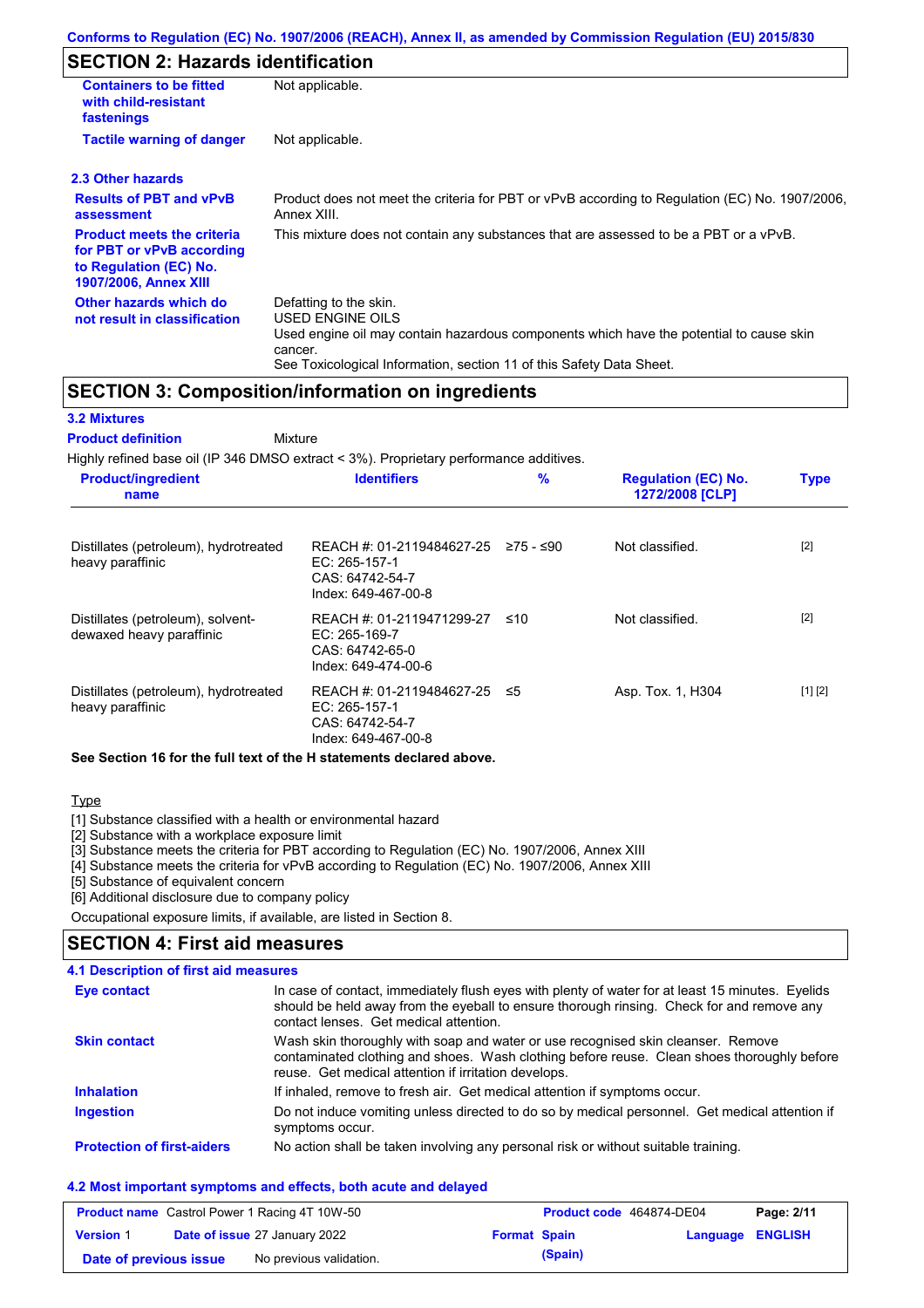## **SECTION 4: First aid measures**

|                                       | See Section 11 for more detailed information on health effects and symptoms.                                      |
|---------------------------------------|-------------------------------------------------------------------------------------------------------------------|
| <b>Potential acute health effects</b> |                                                                                                                   |
| <b>Inhalation</b>                     | Vapour inhalation under ambient conditions is not normally a problem due to low vapour<br>pressure.               |
| <b>Ingestion</b>                      | No known significant effects or critical hazards.                                                                 |
| <b>Skin contact</b>                   | Defatting to the skin. May cause skin dryness and irritation.                                                     |
| <b>Eye contact</b>                    | No known significant effects or critical hazards.                                                                 |
|                                       | Delayed and immediate effects as well as chronic effects from short and long-term exposure                        |
| <b>Inhalation</b>                     | Overexposure to the inhalation of airborne droplets or aerosols may cause irritation of the<br>respiratory tract. |
| <b>Ingestion</b>                      | Ingestion of large quantities may cause nausea and diarrhoea.                                                     |
| <b>Skin contact</b>                   | Prolonged or repeated contact can defat the skin and lead to irritation and/or dermatitis.                        |
| Eye contact                           | Potential risk of transient stinging or redness if accidental eye contact occurs.                                 |
|                                       |                                                                                                                   |
|                                       | <u>A 3 Indication of any immediate medical attention and special treatment needed</u>                             |

### **Hedical attention and specified**

| <b>Notes to physician</b> | Treatment should in general be symptomatic and directed to relieving any effects. |
|---------------------------|-----------------------------------------------------------------------------------|
|---------------------------|-----------------------------------------------------------------------------------|

## **SECTION 5: Firefighting measures**

| 5.1 Extinguishing media                                                                                                    |                                                                                                                                                                                                                                                                                                                                                                   |  |  |  |  |
|----------------------------------------------------------------------------------------------------------------------------|-------------------------------------------------------------------------------------------------------------------------------------------------------------------------------------------------------------------------------------------------------------------------------------------------------------------------------------------------------------------|--|--|--|--|
| <b>Suitable extinguishing</b><br>In case of fire, use foam, dry chemical or carbon dioxide extinguisher or spray.<br>media |                                                                                                                                                                                                                                                                                                                                                                   |  |  |  |  |
| <b>Unsuitable extinguishing</b><br>media                                                                                   | Do not use water jet. The use of a water jet may cause the fire to spread by splashing the<br>burning product.                                                                                                                                                                                                                                                    |  |  |  |  |
| 5.2 Special hazards arising from the substance or mixture                                                                  |                                                                                                                                                                                                                                                                                                                                                                   |  |  |  |  |
| <b>Hazards from the</b><br>substance or mixture                                                                            | In a fire or if heated, a pressure increase will occur and the container may burst.                                                                                                                                                                                                                                                                               |  |  |  |  |
| <b>Hazardous combustion</b><br>products                                                                                    | Combustion products may include the following:<br>carbon oxides $(CO, CO2)$ (carbon monoxide, carbon dioxide)                                                                                                                                                                                                                                                     |  |  |  |  |
| 5.3 Advice for firefighters                                                                                                |                                                                                                                                                                                                                                                                                                                                                                   |  |  |  |  |
| <b>Special precautions for</b><br>fire-fighters                                                                            | No action shall be taken involving any personal risk or without suitable training. Promptly<br>isolate the scene by removing all persons from the vicinity of the incident if there is a fire.                                                                                                                                                                    |  |  |  |  |
| <b>Special protective</b><br>equipment for fire-fighters                                                                   | Fire-fighters should wear appropriate protective equipment and self-contained breathing<br>apparatus (SCBA) with a full face-piece operated in positive pressure mode. Clothing for fire-<br>fighters (including helmets, protective boots and gloves) conforming to European standard EN<br>469 will provide a basic level of protection for chemical incidents. |  |  |  |  |

### **SECTION 6: Accidental release measures**

|                                                                                                                                                                                                                                                                                                                                                                       | 6.1 Personal precautions, protective equipment and emergency procedures                                                                                                                                                                                                                                                                                                                        |  |  |  |  |
|-----------------------------------------------------------------------------------------------------------------------------------------------------------------------------------------------------------------------------------------------------------------------------------------------------------------------------------------------------------------------|------------------------------------------------------------------------------------------------------------------------------------------------------------------------------------------------------------------------------------------------------------------------------------------------------------------------------------------------------------------------------------------------|--|--|--|--|
| No action shall be taken involving any personal risk or without suitable training. Evacuate<br>For non-emergency<br>surrounding areas. Keep unnecessary and unprotected personnel from entering. Do not touch<br>personnel<br>or walk through spilt material. Floors may be slippery; use care to avoid falling. Put on<br>appropriate personal protective equipment. |                                                                                                                                                                                                                                                                                                                                                                                                |  |  |  |  |
| For emergency responders                                                                                                                                                                                                                                                                                                                                              | If specialised clothing is required to deal with the spillage, take note of any information in<br>Section 8 on suitable and unsuitable materials. See also the information in "For non-<br>emergency personnel".                                                                                                                                                                               |  |  |  |  |
| <b>6.2 Environmental</b><br>precautions                                                                                                                                                                                                                                                                                                                               | Avoid dispersal of spilt material and runoff and contact with soil, waterways, drains and sewers.<br>Inform the relevant authorities if the product has caused environmental pollution (sewers,<br>waterways, soil or air).                                                                                                                                                                    |  |  |  |  |
| 6.3 Methods and material for containment and cleaning up                                                                                                                                                                                                                                                                                                              |                                                                                                                                                                                                                                                                                                                                                                                                |  |  |  |  |
| <b>Small spill</b>                                                                                                                                                                                                                                                                                                                                                    | Stop leak if without risk. Move containers from spill area. Absorb with an inert material and<br>place in an appropriate waste disposal container. Dispose of via a licensed waste disposal<br>contractor.                                                                                                                                                                                     |  |  |  |  |
| Large spill                                                                                                                                                                                                                                                                                                                                                           | Stop leak if without risk. Move containers from spill area. Prevent entry into sewers, water<br>courses, basements or confined areas. Contain and collect spillage with non-combustible,<br>absorbent material e.g. sand, earth, vermiculite or diatomaceous earth and place in container<br>for disposal according to local regulations. Dispose of via a licensed waste disposal contractor. |  |  |  |  |
|                                                                                                                                                                                                                                                                                                                                                                       |                                                                                                                                                                                                                                                                                                                                                                                                |  |  |  |  |

|                        | <b>Product name</b> Castrol Power 1 Racing 4T 10W-50 |                     | Product code 464874-DE04 |                         | Page: 3/11 |
|------------------------|------------------------------------------------------|---------------------|--------------------------|-------------------------|------------|
| <b>Version 1</b>       | <b>Date of issue 27 January 2022</b>                 | <b>Format Spain</b> |                          | <b>Language ENGLISH</b> |            |
| Date of previous issue | No previous validation.                              |                     | (Spain)                  |                         |            |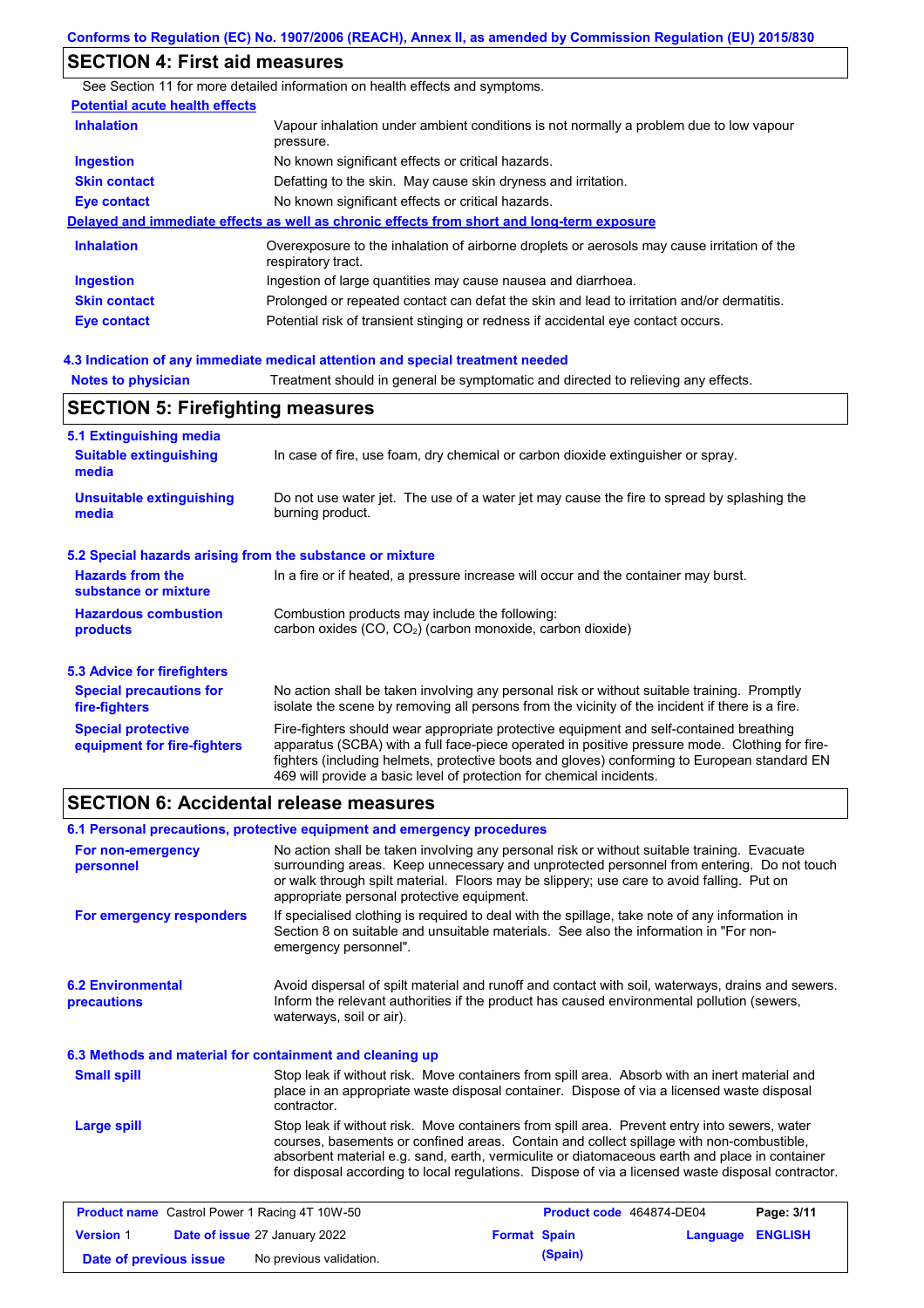# **SECTION 6: Accidental release measures**

| 6.4 Reference to other | See Section 1 for emergency contact information.                            |
|------------------------|-----------------------------------------------------------------------------|
| <b>sections</b>        | See Section 5 for firefighting measures.                                    |
|                        | See Section 8 for information on appropriate personal protective equipment. |
|                        | See Section 12 for environmental precautions.                               |
|                        | See Section 13 for additional waste treatment information.                  |

## **SECTION 7: Handling and storage**

| 7.1 Precautions for safe handling                                                    |                                                                                                                                                                                                                                                                                                                                                                                                                                                                                          |
|--------------------------------------------------------------------------------------|------------------------------------------------------------------------------------------------------------------------------------------------------------------------------------------------------------------------------------------------------------------------------------------------------------------------------------------------------------------------------------------------------------------------------------------------------------------------------------------|
| <b>Protective measures</b>                                                           | Put on appropriate personal protective equipment.                                                                                                                                                                                                                                                                                                                                                                                                                                        |
| <b>Advice on general</b><br>occupational hygiene                                     | Eating, drinking and smoking should be prohibited in areas where this material is handled,<br>stored and processed. Wash thoroughly after handling. Remove contaminated clothing and<br>protective equipment before entering eating areas. See also Section 8 for additional<br>information on hygiene measures.                                                                                                                                                                         |
| <b>7.2 Conditions for safe</b><br>storage, including any<br><i>incompatibilities</i> | Store in accordance with local regulations. Store in a dry, cool and well-ventilated area, away<br>from incompatible materials (see Section 10). Keep away from heat and direct sunlight. Keep<br>container tightly closed and sealed until ready for use. Containers that have been opened must<br>be carefully resealed and kept upright to prevent leakage. Store and use only in equipment/<br>containers designed for use with this product. Do not store in unlabelled containers. |
| <b>Not suitable</b>                                                                  | Prolonged exposure to elevated temperature                                                                                                                                                                                                                                                                                                                                                                                                                                               |
| 7.3 Specific end use(s)                                                              |                                                                                                                                                                                                                                                                                                                                                                                                                                                                                          |
| <b>Recommendations</b>                                                               | See section 1.2 and Exposure scenarios in annex, if applicable.                                                                                                                                                                                                                                                                                                                                                                                                                          |

## **SECTION 8: Exposure controls/personal protection**

### **8.1 Control parameters**

| <b>Occupational exposure limits</b>                          |  |                                                                                                                                                                                                                                                                                                                                                                                                                                                                                                                                                                                                                                                                                                                                                                                                                                                                                                                                                                                                                            |  |  |
|--------------------------------------------------------------|--|----------------------------------------------------------------------------------------------------------------------------------------------------------------------------------------------------------------------------------------------------------------------------------------------------------------------------------------------------------------------------------------------------------------------------------------------------------------------------------------------------------------------------------------------------------------------------------------------------------------------------------------------------------------------------------------------------------------------------------------------------------------------------------------------------------------------------------------------------------------------------------------------------------------------------------------------------------------------------------------------------------------------------|--|--|
| <b>Product/ingredient name</b>                               |  | <b>Exposure limit values</b>                                                                                                                                                                                                                                                                                                                                                                                                                                                                                                                                                                                                                                                                                                                                                                                                                                                                                                                                                                                               |  |  |
| Distillates (petroleum), hydrotreated heavy paraffinic       |  | National institute of occupational safety and health (Spain).<br>TWA: 5 mg/m <sup>3</sup> 8 hours. Issued/Revised: 1/2008 Form: Mist<br>STEL: 10 mg/m <sup>3</sup> 15 minutes. Issued/Revised: 1/2008 Form: Mist                                                                                                                                                                                                                                                                                                                                                                                                                                                                                                                                                                                                                                                                                                                                                                                                           |  |  |
| Distillates (petroleum), solvent-dewaxed heavy<br>paraffinic |  | National institute of occupational safety and health (Spain).                                                                                                                                                                                                                                                                                                                                                                                                                                                                                                                                                                                                                                                                                                                                                                                                                                                                                                                                                              |  |  |
|                                                              |  | TWA: 5 mg/m <sup>3</sup> 8 hours. Issued/Revised: 1/2008 Form: Mist<br>STEL: 10 mg/m <sup>3</sup> 15 minutes. Issued/Revised: 1/2008 Form: Mist                                                                                                                                                                                                                                                                                                                                                                                                                                                                                                                                                                                                                                                                                                                                                                                                                                                                            |  |  |
| Distillates (petroleum), hydrotreated heavy paraffinic       |  | National institute of occupational safety and health (Spain).<br>TWA: 5 mg/m <sup>3</sup> 8 hours. Issued/Revised: 1/2008 Form: Mist<br>STEL: 10 mg/m <sup>3</sup> 15 minutes. Issued/Revised: 1/2008 Form: Mist                                                                                                                                                                                                                                                                                                                                                                                                                                                                                                                                                                                                                                                                                                                                                                                                           |  |  |
| quidance only.                                               |  | Whilst specific OELs for certain components may be shown in this section, other components may be present in any mist,<br>vapour or dust produced. Therefore, the specific OELs may not be applicable to the product as a whole and are provided for                                                                                                                                                                                                                                                                                                                                                                                                                                                                                                                                                                                                                                                                                                                                                                       |  |  |
| <b>Recommended monitoring</b><br>procedures                  |  | If this product contains ingredients with exposure limits, personal, workplace atmosphere or<br>biological monitoring may be required to determine the effectiveness of the ventilation or other<br>control measures and/or the necessity to use respiratory protective equipment. Reference<br>should be made to monitoring standards, such as the following: European Standard EN 689<br>(Workplace atmospheres - Guidance for the assessment of exposure by inhalation to chemical<br>agents for comparison with limit values and measurement strategy) European Standard EN<br>14042 (Workplace atmospheres - Guide for the application and use of procedures for the<br>assessment of exposure to chemical and biological agents) European Standard EN 482<br>(Workplace atmospheres - General requirements for the performance of procedures for the<br>measurement of chemical agents) Reference to national guidance documents for methods for<br>the determination of hazardous substances will also be required. |  |  |
| <b>Derived No Effect Level</b><br>No DNELs/DMELs available.  |  |                                                                                                                                                                                                                                                                                                                                                                                                                                                                                                                                                                                                                                                                                                                                                                                                                                                                                                                                                                                                                            |  |  |
| <b>Predicted No Effect Concentration</b>                     |  |                                                                                                                                                                                                                                                                                                                                                                                                                                                                                                                                                                                                                                                                                                                                                                                                                                                                                                                                                                                                                            |  |  |

No PNECs available

### **8.2 Exposure controls**

|                        | <b>Product name</b> Castrol Power 1 Racing 4T 10W-50 |                     | <b>Product code</b> 464874-DE04 |                         | Page: 4/11 |
|------------------------|------------------------------------------------------|---------------------|---------------------------------|-------------------------|------------|
| <b>Version 1</b>       | Date of issue 27 January 2022                        | <b>Format Spain</b> |                                 | <b>Language ENGLISH</b> |            |
| Date of previous issue | No previous validation.                              |                     | (Spain)                         |                         |            |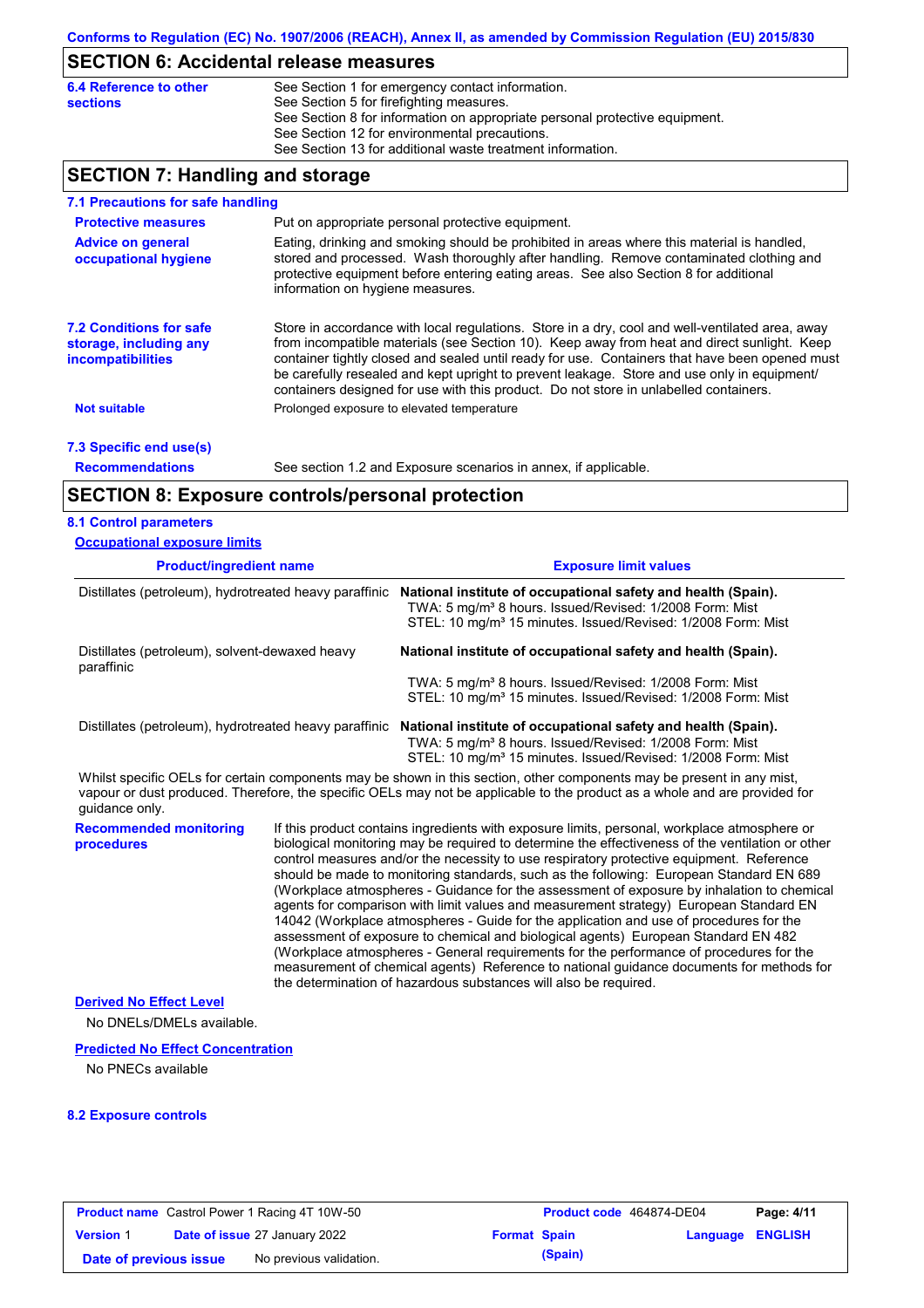## **SECTION 8: Exposure controls/personal protection**

| <b>Appropriate engineering</b><br><b>controls</b><br>Individual protection measures | Provide exhaust ventilation or other engineering controls to keep the relevant airborne<br>concentrations below their respective occupational exposure limits.<br>All activities involving chemicals should be assessed for their risks to health, to ensure<br>exposures are adequately controlled. Personal protective equipment should only be considered<br>after other forms of control measures (e.g. engineering controls) have been suitably evaluated.<br>Personal protective equipment should conform to appropriate standards, be suitable for use, be<br>kept in good condition and properly maintained.<br>Your supplier of personal protective equipment should be consulted for advice on selection and<br>appropriate standards. For further information contact your national organisation for standards.<br>The final choice of protective equipment will depend upon a risk assessment. It is important to<br>ensure that all items of personal protective equipment are compatible. |
|-------------------------------------------------------------------------------------|---------------------------------------------------------------------------------------------------------------------------------------------------------------------------------------------------------------------------------------------------------------------------------------------------------------------------------------------------------------------------------------------------------------------------------------------------------------------------------------------------------------------------------------------------------------------------------------------------------------------------------------------------------------------------------------------------------------------------------------------------------------------------------------------------------------------------------------------------------------------------------------------------------------------------------------------------------------------------------------------------------|
| <b>Hygiene measures</b>                                                             | Wash hands, forearms and face thoroughly after handling chemical products, before eating,<br>smoking and using the lavatory and at the end of the working period. Ensure that eyewash<br>stations and safety showers are close to the workstation location.                                                                                                                                                                                                                                                                                                                                                                                                                                                                                                                                                                                                                                                                                                                                             |
| <b>Respiratory protection</b>                                                       | In case of insufficient ventilation, wear suitable respiratory equipment.<br>The correct choice of respiratory protection depends upon the chemicals being handled, the<br>conditions of work and use, and the condition of the respiratory equipment. Safety procedures<br>should be developed for each intended application. Respiratory protection equipment should<br>therefore be chosen in consultation with the supplier/manufacturer and with a full assessment<br>of the working conditions.                                                                                                                                                                                                                                                                                                                                                                                                                                                                                                   |
| <b>Eye/face protection</b>                                                          | Safety glasses with side shields.                                                                                                                                                                                                                                                                                                                                                                                                                                                                                                                                                                                                                                                                                                                                                                                                                                                                                                                                                                       |
| <b>Skin protection</b>                                                              |                                                                                                                                                                                                                                                                                                                                                                                                                                                                                                                                                                                                                                                                                                                                                                                                                                                                                                                                                                                                         |
| <b>Hand protection</b>                                                              | <b>General Information:</b>                                                                                                                                                                                                                                                                                                                                                                                                                                                                                                                                                                                                                                                                                                                                                                                                                                                                                                                                                                             |
|                                                                                     | Because specific work environments and material handling practices vary, safety procedures<br>should be developed for each intended application. The correct choice of protective gloves<br>depends upon the chemicals being handled, and the conditions of work and use. Most gloves<br>provide protection for only a limited time before they must be discarded and replaced (even the<br>best chemically resistant gloves will break down after repeated chemical exposures).                                                                                                                                                                                                                                                                                                                                                                                                                                                                                                                        |
|                                                                                     | Gloves should be chosen in consultation with the supplier / manufacturer and taking account of<br>a full assessment of the working conditions.                                                                                                                                                                                                                                                                                                                                                                                                                                                                                                                                                                                                                                                                                                                                                                                                                                                          |
|                                                                                     | Recommended: Nitrile gloves.<br><b>Breakthrough time:</b>                                                                                                                                                                                                                                                                                                                                                                                                                                                                                                                                                                                                                                                                                                                                                                                                                                                                                                                                               |
|                                                                                     | Breakthrough time data are generated by glove manufacturers under laboratory test conditions<br>and represent how long a glove can be expected to provide effective permeation resistance. It<br>is important when following breakthrough time recommendations that actual workplace<br>conditions are taken into account. Always consult with your glove supplier for up-to-date<br>technical information on breakthrough times for the recommended glove type.<br>Our recommendations on the selection of gloves are as follows:                                                                                                                                                                                                                                                                                                                                                                                                                                                                      |
|                                                                                     | Continuous contact:                                                                                                                                                                                                                                                                                                                                                                                                                                                                                                                                                                                                                                                                                                                                                                                                                                                                                                                                                                                     |
|                                                                                     | Gloves with a minimum breakthrough time of 240 minutes, or >480 minutes if suitable gloves<br>can be obtained.<br>If suitable gloves are not available to offer that level of protection, gloves with shorter<br>breakthrough times may be acceptable as long as appropriate glove maintenance and<br>replacement regimes are determined and adhered to.                                                                                                                                                                                                                                                                                                                                                                                                                                                                                                                                                                                                                                                |
|                                                                                     | Short-term / splash protection:                                                                                                                                                                                                                                                                                                                                                                                                                                                                                                                                                                                                                                                                                                                                                                                                                                                                                                                                                                         |
|                                                                                     | Recommended breakthrough times as above.<br>It is recognised that for short-term, transient exposures, gloves with shorter breakthrough times<br>may commonly be used. Therefore, appropriate maintenance and replacement regimes must<br>be determined and rigorously followed.                                                                                                                                                                                                                                                                                                                                                                                                                                                                                                                                                                                                                                                                                                                        |
|                                                                                     | <b>Glove Thickness:</b>                                                                                                                                                                                                                                                                                                                                                                                                                                                                                                                                                                                                                                                                                                                                                                                                                                                                                                                                                                                 |
|                                                                                     | For general applications, we recommend gloves with a thickness typically greater than 0.35 mm.                                                                                                                                                                                                                                                                                                                                                                                                                                                                                                                                                                                                                                                                                                                                                                                                                                                                                                          |
|                                                                                     | It should be emphasised that glove thickness is not necessarily a good predictor of glove<br>resistance to a specific chemical, as the permeation efficiency of the glove will be dependent<br>on the exact composition of the glove material. Therefore, glove selection should also be based<br>on consideration of the task requirements and knowledge of breakthrough times.<br>Glove thickness may also vary depending on the glove manufacturer, the glove type and the<br>glove model. Therefore, the manufacturers' technical data should always be taken into account<br>to ensure selection of the most appropriate glove for the task.                                                                                                                                                                                                                                                                                                                                                       |
| <b>Product name</b> Castrol Power 1 Racing 4T 10W-50                                | Page: 5/11<br>Product code 464874-DE04                                                                                                                                                                                                                                                                                                                                                                                                                                                                                                                                                                                                                                                                                                                                                                                                                                                                                                                                                                  |

|                        | <b>Product name</b> Castrol Power 1 Racing 4T 10W-50 |                     | Product code 464874-DE04 |                  | Page: 5/11 |
|------------------------|------------------------------------------------------|---------------------|--------------------------|------------------|------------|
| <b>Version 1</b>       | <b>Date of issue 27 January 2022</b>                 | <b>Format Spain</b> |                          | Language ENGLISH |            |
| Date of previous issue | No previous validation.                              |                     | (Spain)                  |                  |            |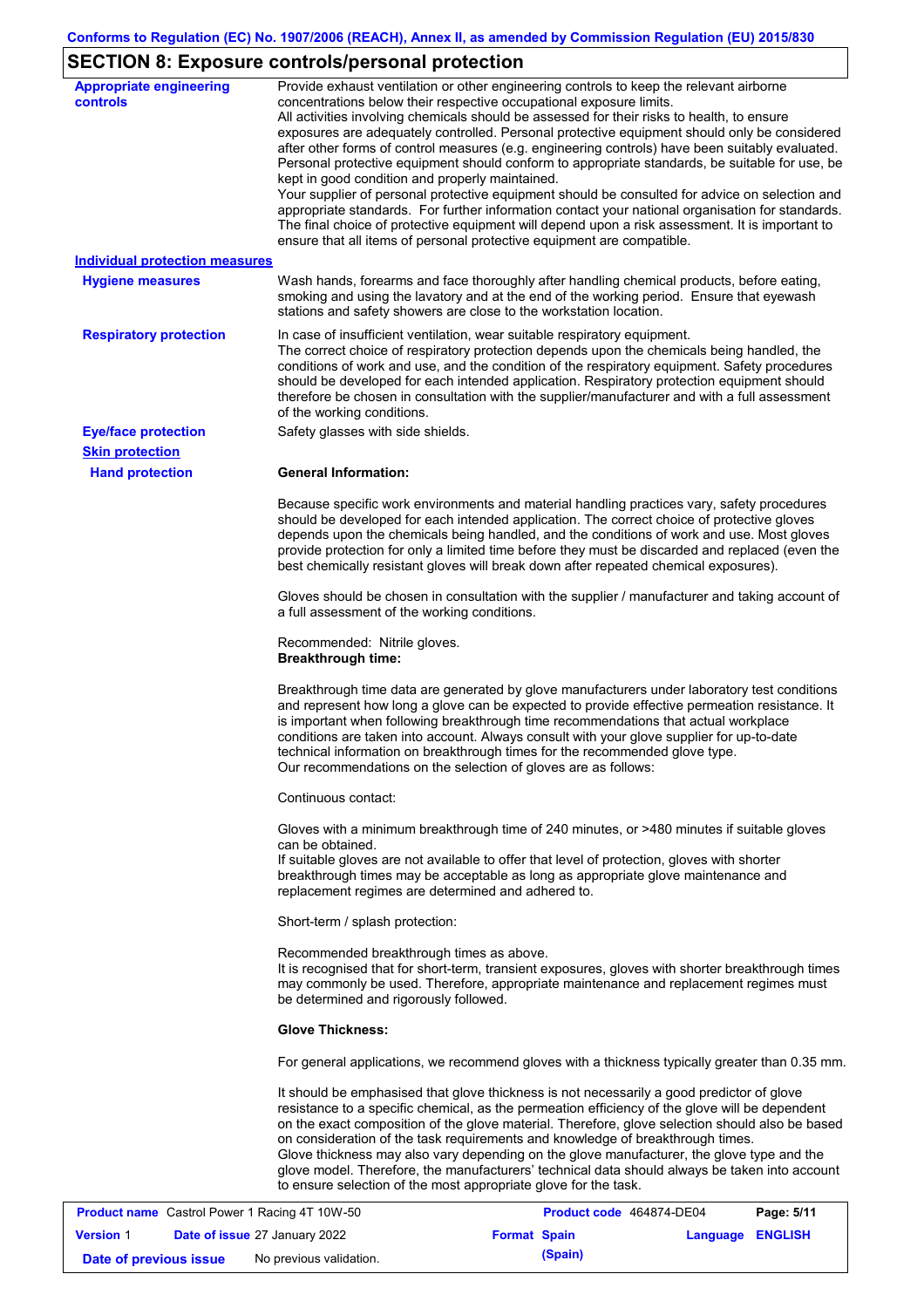## **SECTION 8: Exposure controls/personal protection**

|                                           | Note: Depending on the activity being conducted, gloves of varying thickness may be required<br>for specific tasks. For example:                                                                                                                                                                                                                                                                                                                                                                                                                                                                                                                                                      |
|-------------------------------------------|---------------------------------------------------------------------------------------------------------------------------------------------------------------------------------------------------------------------------------------------------------------------------------------------------------------------------------------------------------------------------------------------------------------------------------------------------------------------------------------------------------------------------------------------------------------------------------------------------------------------------------------------------------------------------------------|
|                                           | • Thinner gloves (down to 0.1 mm or less) may be required where a high degree of manual<br>dexterity is needed. However, these gloves are only likely to give short duration protection and<br>would normally be just for single use applications, then disposed of.                                                                                                                                                                                                                                                                                                                                                                                                                  |
|                                           | • Thicker gloves (up to 3 mm or more) may be required where there is a mechanical (as well<br>as a chemical) risk i.e. where there is abrasion or puncture potential.                                                                                                                                                                                                                                                                                                                                                                                                                                                                                                                 |
| <b>Skin and body</b>                      | Use of protective clothing is good industrial practice.<br>Personal protective equipment for the body should be selected based on the task being<br>performed and the risks involved and should be approved by a specialist before handling this<br>product.<br>Cotton or polyester/cotton overalls will only provide protection against light superficial<br>contamination that will not soak through to the skin. Overalls should be laundered on a regular<br>basis. When the risk of skin exposure is high (e.g. when cleaning up spillages or if there is a<br>risk of splashing) then chemical resistant aprons and/or impervious chemical suits and boots<br>will be required. |
| <b>Refer to standards:</b>                | Respiratory protection: EN 529<br>Gloves: EN 420, EN 374<br>Eye protection: EN 166<br>Filtering half-mask: EN 149<br>Filtering half-mask with valve: EN 405<br>Half-mask: EN 140 plus filter<br>Full-face mask: EN 136 plus filter<br>Particulate filters: EN 143<br>Gas/combined filters: EN 14387                                                                                                                                                                                                                                                                                                                                                                                   |
| <b>Environmental exposure</b><br>controls | Emissions from ventilation or work process equipment should be checked to ensure they<br>comply with the requirements of environmental protection legislation. In some cases, fume<br>scrubbers, filters or engineering modifications to the process equipment will be necessary to<br>reduce emissions to acceptable levels.                                                                                                                                                                                                                                                                                                                                                         |

### **SECTION 9: Physical and chemical properties**

The conditions of measurement of all properties are at standard temperature and pressure unless otherwise indicated.

### **9.1 Information on basic physical and chemical properties**

| <b>Appearance</b>                                      |                                            |  |                         |          |                          |                         |                              |
|--------------------------------------------------------|--------------------------------------------|--|-------------------------|----------|--------------------------|-------------------------|------------------------------|
| <b>Physical state</b>                                  | Liquid.                                    |  |                         |          |                          |                         |                              |
| <b>Colour</b>                                          | Red.                                       |  |                         |          |                          |                         |                              |
| <b>Odour</b>                                           | Not available.                             |  |                         |          |                          |                         |                              |
| <b>Odour threshold</b>                                 | Not available.                             |  |                         |          |                          |                         |                              |
| pH                                                     | Not applicable.                            |  |                         |          |                          |                         |                              |
| <b>Melting point/freezing point</b>                    | Not available.                             |  |                         |          |                          |                         |                              |
| <b>Initial boiling point and boiling</b><br>range      | Not available.                             |  |                         |          |                          |                         |                              |
| <b>Pour point</b>                                      | $-36 °C$                                   |  |                         |          |                          |                         |                              |
| <b>Flash point</b>                                     | Closed cup: 205°C (401°F) [Pensky-Martens] |  |                         |          |                          |                         |                              |
| <b>Evaporation rate</b>                                | Not available.                             |  |                         |          |                          |                         |                              |
| <b>Flammability (solid, gas)</b>                       | Not available.                             |  |                         |          |                          |                         |                              |
| <b>Upper/lower flammability or</b><br>explosive limits | Not available.                             |  |                         |          |                          |                         |                              |
|                                                        | Not available.                             |  |                         |          |                          |                         |                              |
| <b>Vapour pressure</b>                                 |                                            |  |                         |          |                          |                         |                              |
|                                                        |                                            |  | Vapour Pressure at 20°C |          |                          | Vapour pressure at 50°C |                              |
|                                                        | Ingredient name mm Hg kPa                  |  | <b>Method</b>           | mm<br>Hg | kPa                      | <b>Method</b>           |                              |
|                                                        |                                            |  |                         |          |                          |                         |                              |
|                                                        |                                            |  |                         |          |                          |                         |                              |
|                                                        |                                            |  |                         |          |                          |                         |                              |
| <b>Product name</b> Castrol Power 1 Racing 4T 10W-50   |                                            |  |                         |          | Product code 464874-DE04 |                         |                              |
| <b>Version 1</b><br>Date of issue 27 January 2022      |                                            |  | <b>Format Spain</b>     |          |                          | Language                | Page: 6/11<br><b>ENGLISH</b> |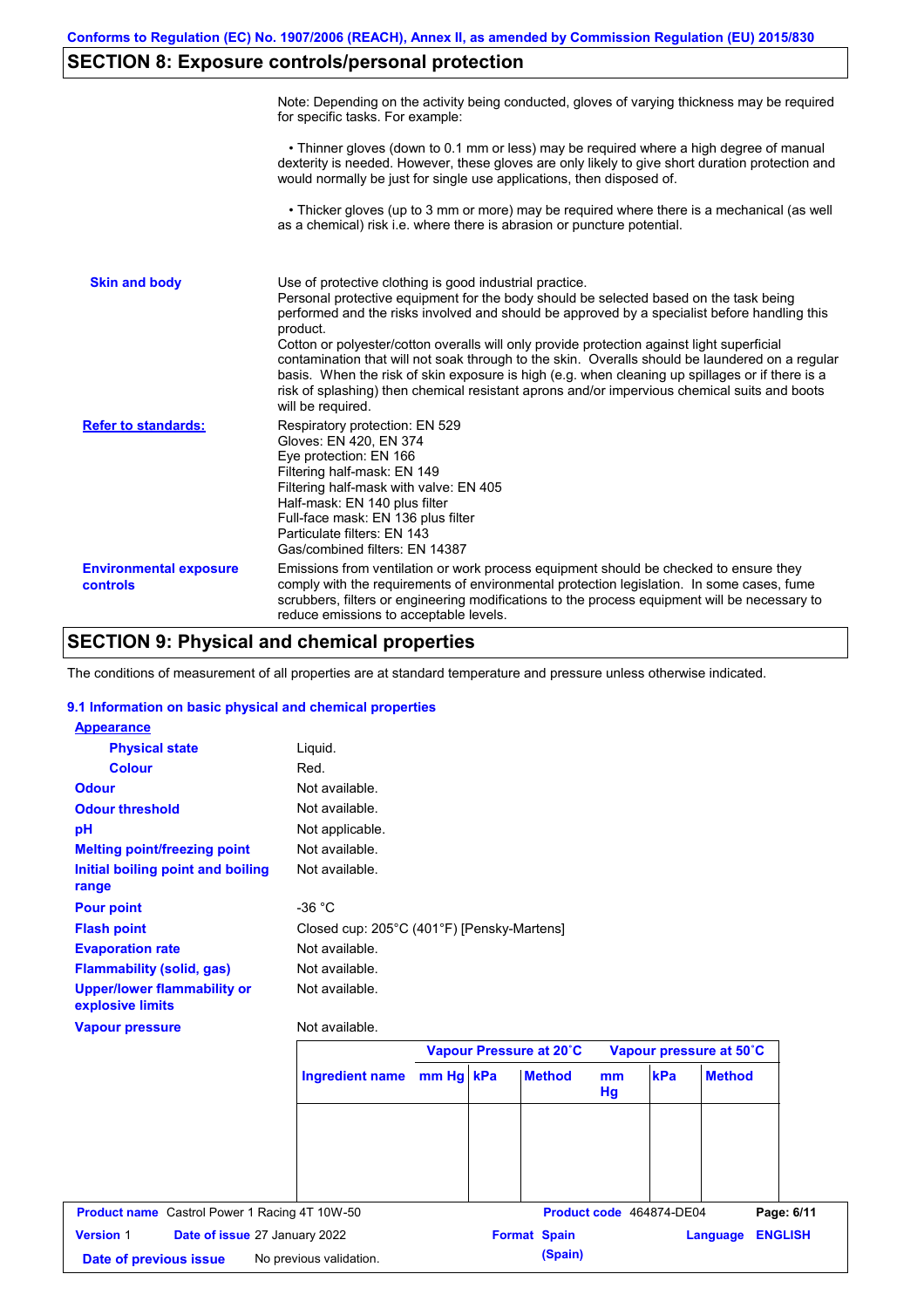# **SECTION 9: Physical and chemical properties**

| <b>10.2 Chemical stability</b>                    | The product is stable.                                                                                                                   |
|---------------------------------------------------|------------------------------------------------------------------------------------------------------------------------------------------|
| <b>10.1 Reactivity</b>                            | No specific test data available for this product. Refer to Conditions to avoid and Incompatible<br>materials for additional information. |
| <b>SECTION 10: Stability and reactivity</b>       |                                                                                                                                          |
| No additional information.                        |                                                                                                                                          |
| 9.2 Other information                             |                                                                                                                                          |
| <b>Median particle size</b>                       | Not applicable.                                                                                                                          |
| <b>Particle characteristics</b>                   |                                                                                                                                          |
| <b>Oxidising properties</b>                       | Not available.                                                                                                                           |
| <b>Explosive properties</b>                       | Not available.                                                                                                                           |
| <b>Viscosity</b>                                  | Kinematic: 113.2 mm <sup>2</sup> /s (113.2 cSt) at 40°C<br>Kinematic: 16.4 to 17.8 mm <sup>2</sup> /s (16.4 to 17.8 cSt) at 100°C        |
| <b>Decomposition temperature</b>                  | Not available.                                                                                                                           |
| <b>Auto-ignition temperature</b>                  | Not available.                                                                                                                           |
| <b>Partition coefficient: n-octanol/</b><br>water | Not applicable.                                                                                                                          |
| <b>Solubility(ies)</b>                            | insoluble in water.                                                                                                                      |
| <b>Density</b>                                    | <1000 kg/m <sup>3</sup> (<1 g/cm <sup>3</sup> ) at 15 <sup>°</sup> C                                                                     |
| <b>Relative density</b>                           | Not available.                                                                                                                           |
| <b>Vapour density</b>                             | Not available.                                                                                                                           |
|                                                   | Distillates (petroleum),<br>< 0.011<br><b>ASTM D 5191</b><br>< 0.08<br>hydrotreated heavy<br>paraffinic                                  |
|                                                   | < 0.011<br><b>ASTM D 5191</b><br>Distillates (petroleum),<br>< 0.08<br>solvent-dewaxed<br>heavy paraffinic                               |
|                                                   | Distillates (petroleum),<br>< 0.011<br><b>ASTM D 5191</b><br>< 0.08<br>hydrotreated heavy<br>paraffinic                                  |

| <b>10.3 Possibility of</b>      | Under normal conditions of storage and use, hazardous reactions will not occur.            |
|---------------------------------|--------------------------------------------------------------------------------------------|
| hazardous reactions             | Under normal conditions of storage and use, hazardous polymerisation will not occur.       |
| <b>10.4 Conditions to avoid</b> | Avoid all possible sources of ignition (spark or flame).                                   |
| 10.5 Incompatible materials     | Reactive or incompatible with the following materials: oxidising materials.                |
| <b>10.6 Hazardous</b>           | Under normal conditions of storage and use, hazardous decomposition products should not be |
| decomposition products          | produced.                                                                                  |

# **SECTION 11: Toxicological information**

| 11.1 Information on toxicological effects          |                                                                                                     |
|----------------------------------------------------|-----------------------------------------------------------------------------------------------------|
| <b>Acute toxicity estimates</b>                    |                                                                                                     |
| Not available.                                     |                                                                                                     |
| <b>Information on likely</b><br>routes of exposure | Routes of entry anticipated: Dermal, Inhalation.                                                    |
| <b>Potential acute health effects</b>              |                                                                                                     |
| <b>Inhalation</b>                                  | Vapour inhalation under ambient conditions is not normally a problem due to low vapour<br>pressure. |
| <b>Ingestion</b>                                   | No known significant effects or critical hazards.                                                   |
| <b>Skin contact</b>                                | Defatting to the skin. May cause skin dryness and irritation.                                       |
| Eye contact                                        | No known significant effects or critical hazards.                                                   |
|                                                    | Symptoms related to the physical, chemical and toxicological characteristics                        |
| <b>Inhalation</b>                                  | No specific data.                                                                                   |
| <b>Ingestion</b>                                   | No specific data.                                                                                   |
|                                                    |                                                                                                     |

| <b>Product name</b> Castrol Power 1 Racing 4T 10W-50 |  |                                      | <b>Product code</b> 464874-DE04 |         | Page: 7/11              |  |
|------------------------------------------------------|--|--------------------------------------|---------------------------------|---------|-------------------------|--|
| <b>Version 1</b>                                     |  | <b>Date of issue 27 January 2022</b> | <b>Format Spain</b>             |         | <b>Language ENGLISH</b> |  |
| Date of previous issue                               |  | No previous validation.              |                                 | (Spain) |                         |  |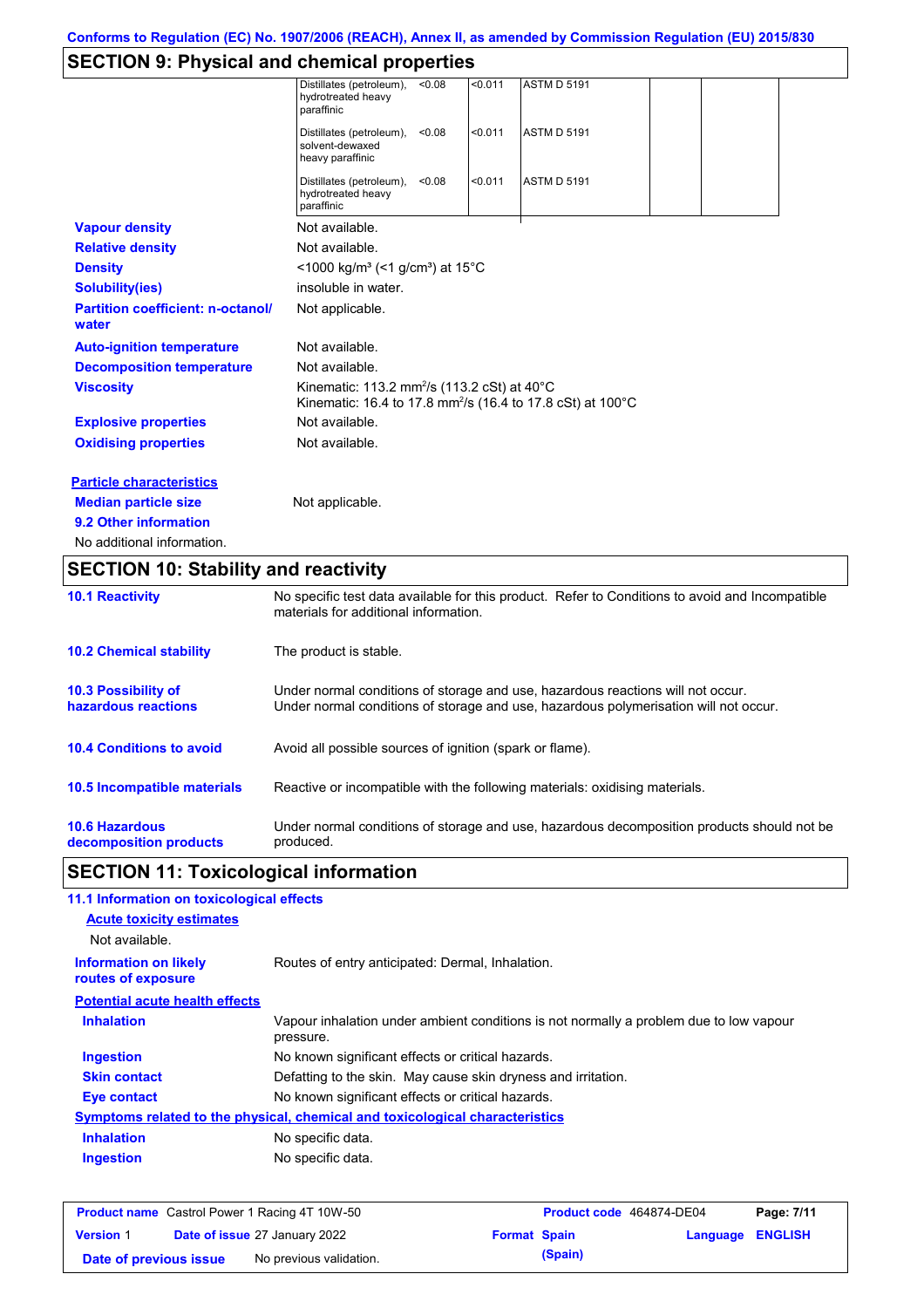## **SECTION 11: Toxicological information**

| <b>Skin contact</b>                     | Adverse symptoms may include the following:<br>irritation<br>dryness<br>cracking                                                                                                                                                                                                                                                                                                                                |
|-----------------------------------------|-----------------------------------------------------------------------------------------------------------------------------------------------------------------------------------------------------------------------------------------------------------------------------------------------------------------------------------------------------------------------------------------------------------------|
| Eye contact                             | No specific data.                                                                                                                                                                                                                                                                                                                                                                                               |
|                                         | Delayed and immediate effects as well as chronic effects from short and long-term exposure                                                                                                                                                                                                                                                                                                                      |
| <b>Inhalation</b>                       | Overexposure to the inhalation of airborne droplets or aerosols may cause irritation of the<br>respiratory tract.                                                                                                                                                                                                                                                                                               |
| <b>Ingestion</b>                        | Ingestion of large quantities may cause nausea and diarrhoea.                                                                                                                                                                                                                                                                                                                                                   |
| <b>Skin contact</b>                     | Prolonged or repeated contact can defat the skin and lead to irritation and/or dermatitis.                                                                                                                                                                                                                                                                                                                      |
| Eye contact                             | Potential risk of transient stinging or redness if accidental eye contact occurs.                                                                                                                                                                                                                                                                                                                               |
| <b>Potential chronic health effects</b> |                                                                                                                                                                                                                                                                                                                                                                                                                 |
| <b>General</b>                          | <b>USED ENGINE OILS</b><br>Combustion products resulting from the operation of internal combustion engines contaminate<br>engine oils during use. Used engine oil may contain hazardous components which have the<br>potential to cause skin cancer. Frequent or prolonged contact with all types and makes of used<br>engine oil must therefore be avoided and a high standard of personal hygiene maintained. |
| <b>Carcinogenicity</b>                  | No known significant effects or critical hazards.                                                                                                                                                                                                                                                                                                                                                               |
| <b>Mutagenicity</b>                     | No known significant effects or critical hazards.                                                                                                                                                                                                                                                                                                                                                               |
| <b>Developmental effects</b>            | No known significant effects or critical hazards.                                                                                                                                                                                                                                                                                                                                                               |
| <b>Fertility effects</b>                | No known significant effects or critical hazards.                                                                                                                                                                                                                                                                                                                                                               |

## **SECTION 12: Ecological information**

## **12.1 Toxicity**

**Environmental hazards** Not classified as dangerous

### **12.2 Persistence and degradability**

Expected to be biodegradable.

### **12.3 Bioaccumulative potential**

This product is not expected to bioaccumulate through food chains in the environment.

| <b>12.4 Mobility in soil</b>                            |                                                                      |
|---------------------------------------------------------|----------------------------------------------------------------------|
| <b>Soil/water partition</b><br><b>coefficient (Koc)</b> | Not available.                                                       |
| <b>Mobility</b>                                         | Spillages may penetrate the soil causing ground water contamination. |

### **12.5 Results of PBT and vPvB assessment**

Product does not meet the criteria for PBT or vPvB according to Regulation (EC) No. 1907/2006, Annex XIII.

| 12.6 Other adverse effects          |                                                                                                                           |
|-------------------------------------|---------------------------------------------------------------------------------------------------------------------------|
| <b>Other ecological information</b> | Spills may form a film on water surfaces causing physical damage to organisms. Oxygen<br>transfer could also be impaired. |

### **SECTION 13: Disposal considerations**

### **13.1 Waste treatment methods**

### **Product**

**Methods of disposal**

Where possible, arrange for product to be recycled. Dispose of via an authorised person/ licensed waste disposal contractor in accordance with local regulations.

### **Hazardous waste** Yes.

**European waste catalogue (EWC)**

| <b>Waste code</b>                                                                                                           | <b>Waste designation</b>                                        |  |  |
|-----------------------------------------------------------------------------------------------------------------------------|-----------------------------------------------------------------|--|--|
| $130205*$                                                                                                                   | mineral-based non-chlorinated engine, gear and lubricating oils |  |  |
| However, deviation from the intended use and/or the presence of any potential contaminants may require an alternative waste |                                                                 |  |  |

However, deviation from the intended use and/or the presence of any potential contaminants may require an alternative waste disposal code to be assigned by the end user.

#### **Packaging**

**Methods of disposal** Where possible, arrange for product to be recycled. Dispose of via an authorised person/ licensed waste disposal contractor in accordance with local regulations.

| <b>Product name</b> Castrol Power 1 Racing 4T 10W-50 |  |                                      | Product code 464874-DE04 |         | Page: 8/11              |  |
|------------------------------------------------------|--|--------------------------------------|--------------------------|---------|-------------------------|--|
| <b>Version 1</b>                                     |  | <b>Date of issue 27 January 2022</b> | <b>Format Spain</b>      |         | <b>Language ENGLISH</b> |  |
| Date of previous issue                               |  | No previous validation.              |                          | (Spain) |                         |  |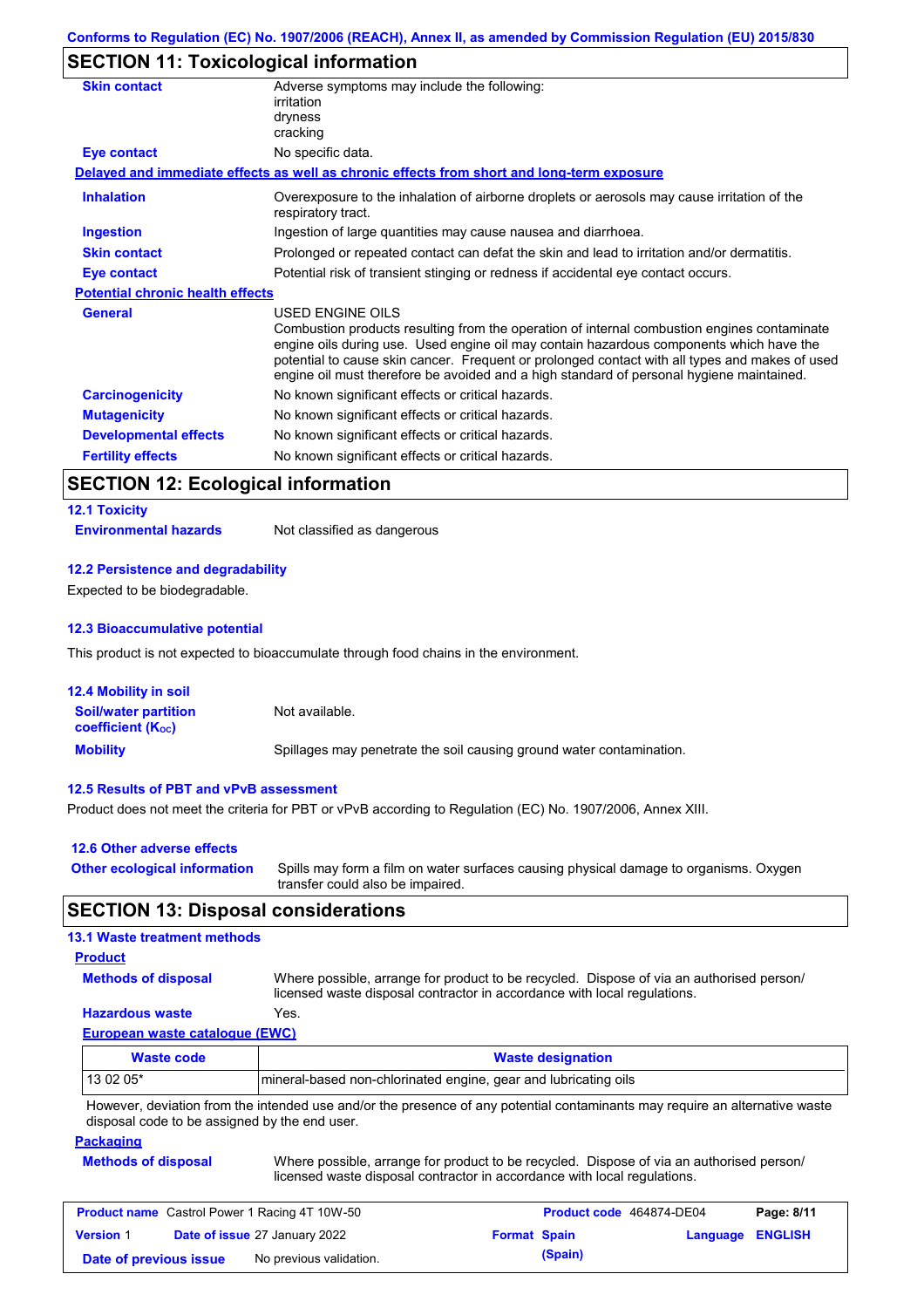**Conforms to Regulation (EC) No. 1907/2006 (REACH), Annex II, as amended by Commission Regulation (EU) 2015/830**

## **SECTION 13: Disposal considerations**

**Special precautions** This material and its container must be disposed of in a safe way. Empty containers or liners may retain some product residues. Avoid dispersal of spilt material and runoff and contact with soil, waterways, drains and sewers. **References** Commission 2014/955/EU

Directive 2008/98/EC

|                                           | <b>ADR/RID</b> | <b>ADN</b>     | <b>IMDG</b>    | <b>IATA</b>    |
|-------------------------------------------|----------------|----------------|----------------|----------------|
| 14.1 UN number                            | Not regulated. | Not regulated. | Not regulated. | Not regulated. |
| 14.2 UN proper<br>shipping name           |                |                |                |                |
| <b>14.3 Transport</b><br>hazard class(es) |                |                |                |                |
| <b>14.4 Packing</b><br>group              |                |                |                |                |
| 14.5<br><b>Environmental</b><br>hazards   | INo.           | No.            | No.            | No.            |
| <b>Additional</b><br>information          |                |                |                |                |

**14.6 Special precautions for user** Not available.

**14.7 Transport in bulk according to IMO instruments** Not available.

## **SECTION 15: Regulatory information**

|                                                                                                                                                          | 15.1 Safety, health and environmental regulations/legislation specific for the substance or mixture                            |
|----------------------------------------------------------------------------------------------------------------------------------------------------------|--------------------------------------------------------------------------------------------------------------------------------|
| EU Regulation (EC) No. 1907/2006 (REACH)                                                                                                                 |                                                                                                                                |
| <b>Annex XIV - List of substances subject to authorisation</b>                                                                                           |                                                                                                                                |
| <b>Annex XIV</b>                                                                                                                                         |                                                                                                                                |
| None of the components are listed.                                                                                                                       |                                                                                                                                |
| <b>Substances of very high concern</b>                                                                                                                   |                                                                                                                                |
| None of the components are listed.                                                                                                                       |                                                                                                                                |
| <b>EU Regulation (EC) No. 1907/2006 (REACH)</b>                                                                                                          |                                                                                                                                |
| <b>Annex XVII - Restrictions</b><br>on the manufacture.<br>placing on the market<br>and use of certain<br>dangerous substances,<br>mixtures and articles | Not applicable.                                                                                                                |
| <b>Other regulations</b>                                                                                                                                 |                                                                                                                                |
| <b>REACH Status</b>                                                                                                                                      | The company, as identified in Section 1, sells this product in the EU in compliance with the<br>current requirements of REACH. |
| <b>United States inventory</b><br>(TSCA 8b)                                                                                                              | All components are active or exempted.                                                                                         |
| <b>Australia inventory (AIIC)</b>                                                                                                                        | At least one component is not listed.                                                                                          |
| <b>Canada inventory</b>                                                                                                                                  | All components are listed or exempted.                                                                                         |
| <b>China inventory (IECSC)</b>                                                                                                                           | All components are listed or exempted.                                                                                         |
| <b>Japan inventory (CSCL)</b>                                                                                                                            | All components are listed or exempted.                                                                                         |
| <b>Korea inventory (KECI)</b>                                                                                                                            | All components are listed or exempted.                                                                                         |
| <b>Philippines inventory</b><br>(PICCS)                                                                                                                  | All components are listed or exempted.                                                                                         |
|                                                                                                                                                          |                                                                                                                                |

| <b>Product name</b> Castrol Power 1 Racing 4T 10W-50 |  |                                      | Product code 464874-DE04 |         | Page: 9/11       |  |
|------------------------------------------------------|--|--------------------------------------|--------------------------|---------|------------------|--|
| <b>Version 1</b>                                     |  | <b>Date of issue 27 January 2022</b> | <b>Format Spain</b>      |         | Language ENGLISH |  |
| Date of previous issue                               |  | No previous validation.              |                          | (Spain) |                  |  |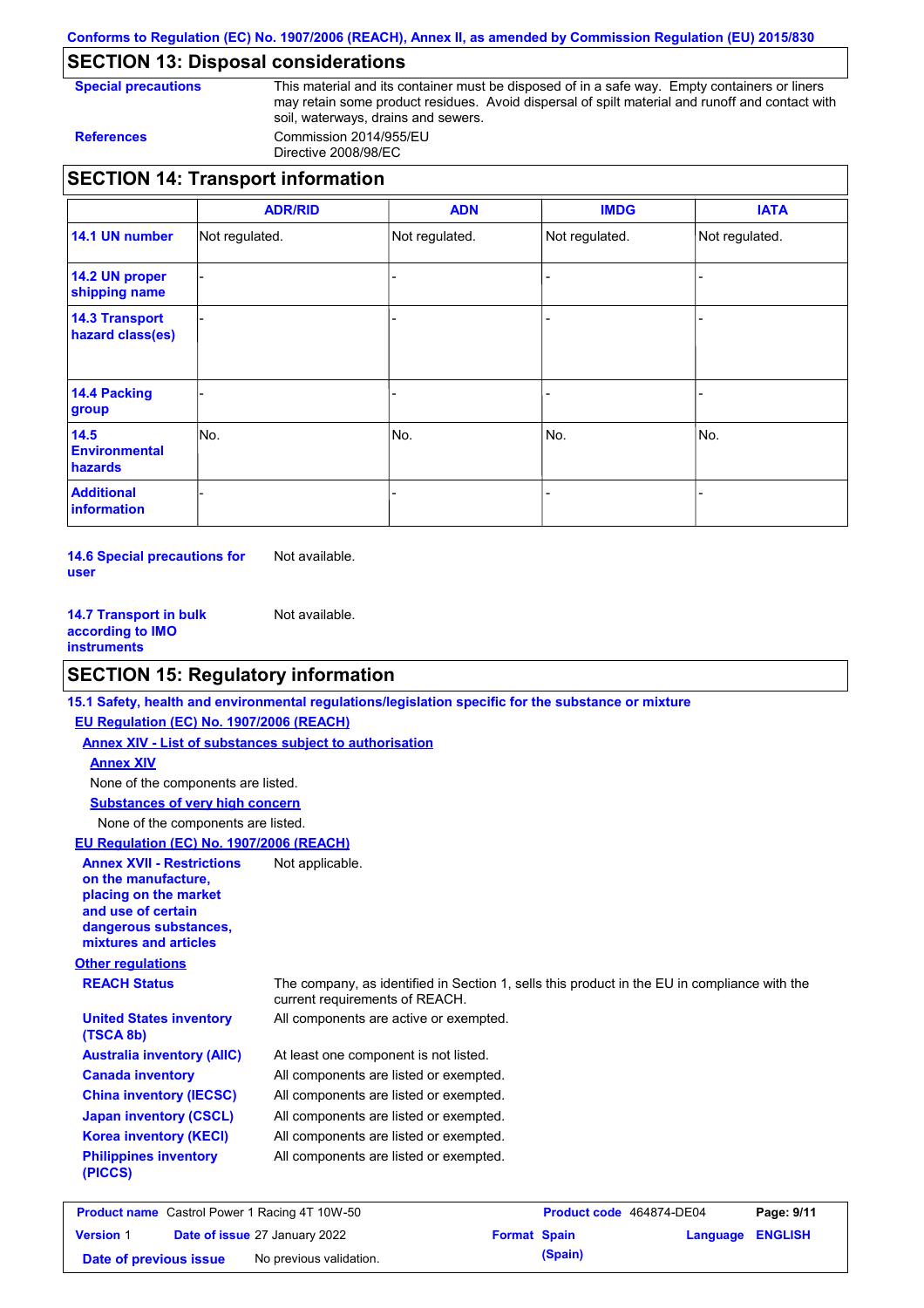## **SECTION 15: Regulatory information**

| <b>Taiwan Chemical</b><br><b>Substances Inventory</b><br>(TCSI) | All components are listed or exempted.                                                                                                                                                    |
|-----------------------------------------------------------------|-------------------------------------------------------------------------------------------------------------------------------------------------------------------------------------------|
| Ozone depleting substances (1005/2009/EU)                       |                                                                                                                                                                                           |
| Not listed.                                                     |                                                                                                                                                                                           |
| Prior Informed Consent (PIC) (649/2012/EU)                      |                                                                                                                                                                                           |
| Not listed.                                                     |                                                                                                                                                                                           |
| <b>Persistent Organic Pollutants</b><br>Not listed.             |                                                                                                                                                                                           |
| <b>EU - Water framework directive - Priority substances</b>     |                                                                                                                                                                                           |
| None of the components are listed.                              |                                                                                                                                                                                           |
| <b>Seveso Directive</b>                                         |                                                                                                                                                                                           |
| This product is not controlled under the Seveso Directive.      |                                                                                                                                                                                           |
|                                                                 |                                                                                                                                                                                           |
| <b>15.2 Chemical safety</b><br>assessment                       | A Chemical Safety Assessment has been carried out for one or more of the substances within<br>this mixture. A Chemical Safety Assessment has not been carried out for the mixture itself. |

# **SECTION 16: Other information**

| <b>Abbreviations and acronyms</b> | ADN = European Provisions concerning the International Carriage of Dangerous Goods by                                            |  |  |  |  |  |
|-----------------------------------|----------------------------------------------------------------------------------------------------------------------------------|--|--|--|--|--|
|                                   | Inland Waterway                                                                                                                  |  |  |  |  |  |
|                                   | ADR = The European Agreement concerning the International Carriage of Dangerous Goods by                                         |  |  |  |  |  |
|                                   | Road<br>ATE = Acute Toxicity Estimate                                                                                            |  |  |  |  |  |
|                                   | BCF = Bioconcentration Factor                                                                                                    |  |  |  |  |  |
|                                   | CAS = Chemical Abstracts Service                                                                                                 |  |  |  |  |  |
|                                   | CLP = Classification, Labelling and Packaging Regulation [Regulation (EC) No. 1272/2008]                                         |  |  |  |  |  |
|                                   | CSA = Chemical Safety Assessment                                                                                                 |  |  |  |  |  |
|                                   | CSR = Chemical Safety Report                                                                                                     |  |  |  |  |  |
|                                   | <b>DMEL = Derived Minimal Effect Level</b>                                                                                       |  |  |  |  |  |
|                                   | DNEL = Derived No Effect Level                                                                                                   |  |  |  |  |  |
|                                   | EINECS = European Inventory of Existing Commercial chemical Substances                                                           |  |  |  |  |  |
|                                   | ES = Exposure Scenario                                                                                                           |  |  |  |  |  |
|                                   | EUH statement = CLP-specific Hazard statement                                                                                    |  |  |  |  |  |
|                                   | EWC = European Waste Catalogue                                                                                                   |  |  |  |  |  |
|                                   | GHS = Globally Harmonized System of Classification and Labelling of Chemicals                                                    |  |  |  |  |  |
|                                   | IATA = International Air Transport Association                                                                                   |  |  |  |  |  |
|                                   | IBC = Intermediate Bulk Container                                                                                                |  |  |  |  |  |
|                                   | <b>IMDG = International Maritime Dangerous Goods</b>                                                                             |  |  |  |  |  |
|                                   | LogPow = logarithm of the octanol/water partition coefficient                                                                    |  |  |  |  |  |
|                                   | MARPOL = International Convention for the Prevention of Pollution From Ships, 1973 as                                            |  |  |  |  |  |
|                                   | modified by the Protocol of 1978. ("Marpol" = marine pollution)                                                                  |  |  |  |  |  |
|                                   | OECD = Organisation for Economic Co-operation and Development                                                                    |  |  |  |  |  |
|                                   | PBT = Persistent, Bioaccumulative and Toxic                                                                                      |  |  |  |  |  |
|                                   | PNEC = Predicted No Effect Concentration                                                                                         |  |  |  |  |  |
|                                   | REACH = Registration, Evaluation, Authorisation and Restriction of Chemicals Regulation                                          |  |  |  |  |  |
|                                   | [Regulation (EC) No. 1907/2006]                                                                                                  |  |  |  |  |  |
|                                   | RID = The Regulations concerning the International Carriage of Dangerous Goods by Rail<br><b>RRN = REACH Registration Number</b> |  |  |  |  |  |
|                                   | SADT = Self-Accelerating Decomposition Temperature                                                                               |  |  |  |  |  |
|                                   | SVHC = Substances of Very High Concern                                                                                           |  |  |  |  |  |
|                                   | STOT-RE = Specific Target Organ Toxicity - Repeated Exposure                                                                     |  |  |  |  |  |
|                                   | STOT-SE = Specific Target Organ Toxicity - Single Exposure                                                                       |  |  |  |  |  |
|                                   | $TWA = Time$ weighted average                                                                                                    |  |  |  |  |  |
|                                   | UN = United Nations                                                                                                              |  |  |  |  |  |
|                                   | UVCB = Complex hydrocarbon substance                                                                                             |  |  |  |  |  |
|                                   | VOC = Volatile Organic Compound                                                                                                  |  |  |  |  |  |
|                                   | vPvB = Very Persistent and Very Bioaccumulative                                                                                  |  |  |  |  |  |
|                                   | Varies = may contain one or more of the following 64741-88-4 / RRN 01-2119488706-23,                                             |  |  |  |  |  |
|                                   | 64741-89-5 / RRN 01-2119487067-30, 64741-95-3 / RRN 01-2119487081-40, 64741-96-4/ RRN                                            |  |  |  |  |  |
|                                   | 01-2119483621-38, 64742-01-4 / RRN 01-2119488707-21, 64742-44-5 / RRN                                                            |  |  |  |  |  |
|                                   | 01-2119985177-24, 64742-45-6, 64742-52-5 / RRN 01-2119467170-45, 64742-53-6 / RRN                                                |  |  |  |  |  |
|                                   | 01-2119480375-34, 64742-54-7 / RRN 01-2119484627-25, 64742-55-8 / RRN                                                            |  |  |  |  |  |
|                                   | 01-2119487077-29, 64742-56-9 / RRN 01-2119480132-48, 64742-57-0 / RRN                                                            |  |  |  |  |  |
|                                   | 01-2119489287-22, 64742-58-1, 64742-62-7 / RRN 01-2119480472-38, 64742-63-8,                                                     |  |  |  |  |  |

| <b>Product name</b> Castrol Power 1 Racing 4T 10W-50 |  |                                      | Product code 464874-DE04 | Page: 10/11 |                         |  |
|------------------------------------------------------|--|--------------------------------------|--------------------------|-------------|-------------------------|--|
| <b>Version 1</b>                                     |  | <b>Date of issue 27 January 2022</b> | <b>Format Spain</b>      |             | <b>Language ENGLISH</b> |  |
| Date of previous issue                               |  | No previous validation.              |                          | (Spain)     |                         |  |